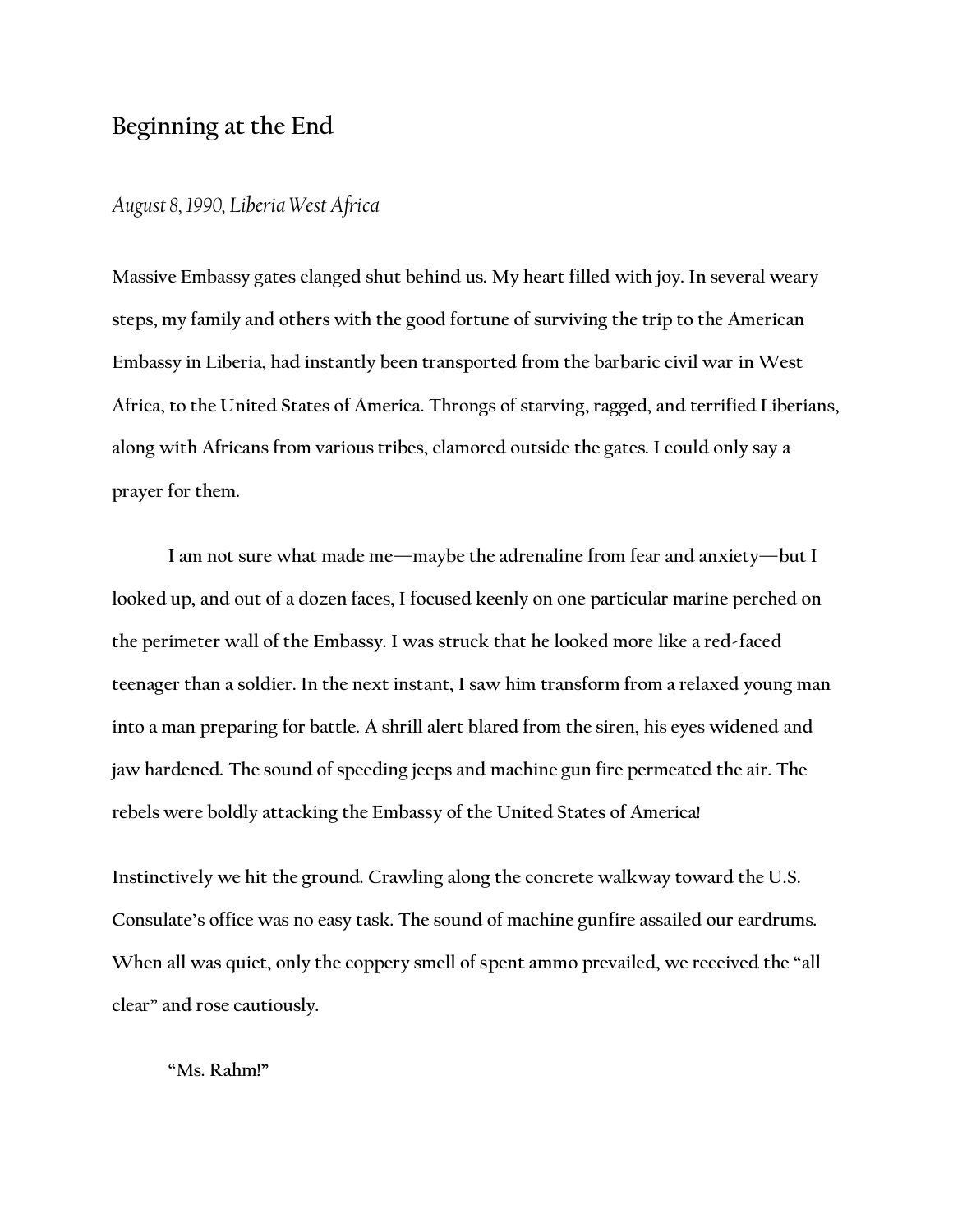**I spun around coming face to face with Ray, a Peace Corps worker once assigned to the Liberian National Red Cross. Today, he was dressed in civilian clothes, but wore a sidearm and the hardened gaze of a man accustomed to killing. Secretly, I had always believed he was CIA. Grinning, he revealed the familiar cracked front tooth as he waved a quick hello. Dazed at seeing him out of context, but relieved at the renewed feeling of safety, I feigned a smile.** 

**Once inside the U.S. Embassy Consulate"s office, he lingered, personally expediting our group"s paperwork. His rank spared us the bureaucratic cruelty of repatriation, ordering that my children and I were not to be separated under any circumstances. Good never loss. I reflected upon the Liberian adage which, simply put, means the good you do comes back to you.** 

**Ray had been a complete asshole as a Peace Corps worker. Supposedly, he had been stationed at the Red Cross Headquarters in Liberia to help develop additional revenue flow to confront our ever- growing financial problems. He came in like a whirlwind and was quickly promoted to Senior Staff where his brashness and lack of tact wreaked havoc on everyone"s nerves. Yet, whenever he visited the Red Cross Day Care Center, he seemed to transform into a softie, displaying a gentle, patient attitude. I was the Director of the Center, and during the children"s naptime, he would often stop by my office to sit and express his frustration with Liberia and its people. We would chat about the things we missed about good ole America, a place I had secretly vowed to leave behind forever.** 

**Today, Ray"s face and squinting brown eyes brought a feeling of relief and gratitude for his influence.**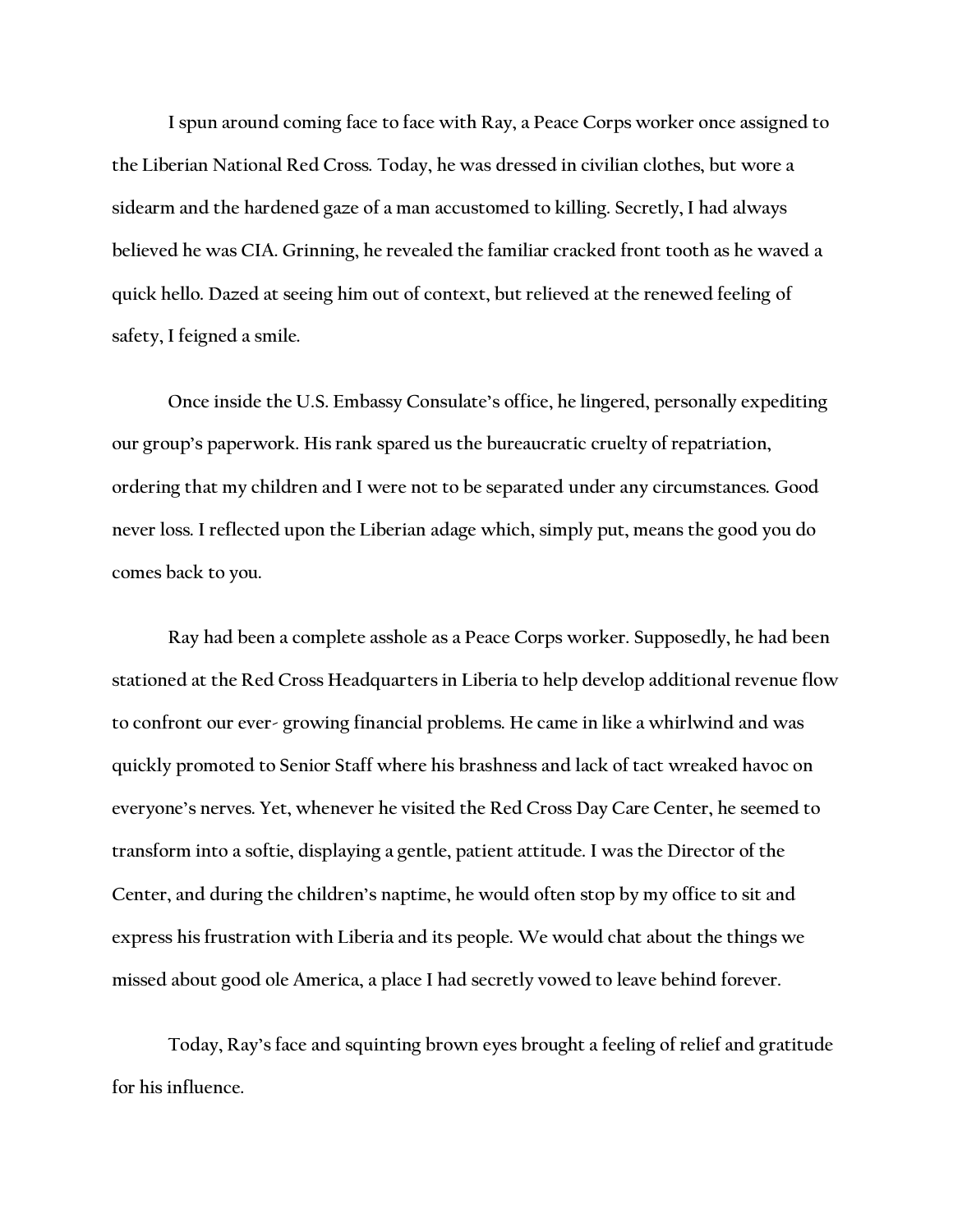**Ray, with my youngest daughter in his arms, led my bedraggled family to the ocean side of the Embassy.** 

**"Well, now I know the answer to why you aren"t married, dude," I quipped.** 

**"Yep, war is what I do." "So what now?"** 

**"I"m on my way to Somalia," he said instinctively, feeling for his holster. Our final words were clipped short as two C-130 military helicopters landed, making the palm trees bow low and our clothing blow against our bodies. As we boarded, I looked back one last time and thanked him from the bottom of my heart.** 

**The copter crew was swift, outfitting us with helmets to protect our ears from the deafening sound of the propeller blades slicing through the humid air. Relieved and unafraid, I peered through the portals as we took off, looking down on the ground and then the ocean below.** 

**It was unlike any experience my children ever had, but then the last few months had been full of uncertainty, most of it terrifying. My youngest son, Zefron, dressed in a yellow and black Haywood Academy uniform that complimented his honey hued skin, sat wide-eyed, scanning the inside of the copter. The gunner, positioned to squelch enemy ground fire, added to the surreal effect.** 

**In moments, we were flying over the Atlantic Ocean. A crewmember mentioned that two rescue copters would be making multiple trips to airlift delinquent refugees out of Liberia that day. I was grateful that Ray had used his influence to enable my family to leave**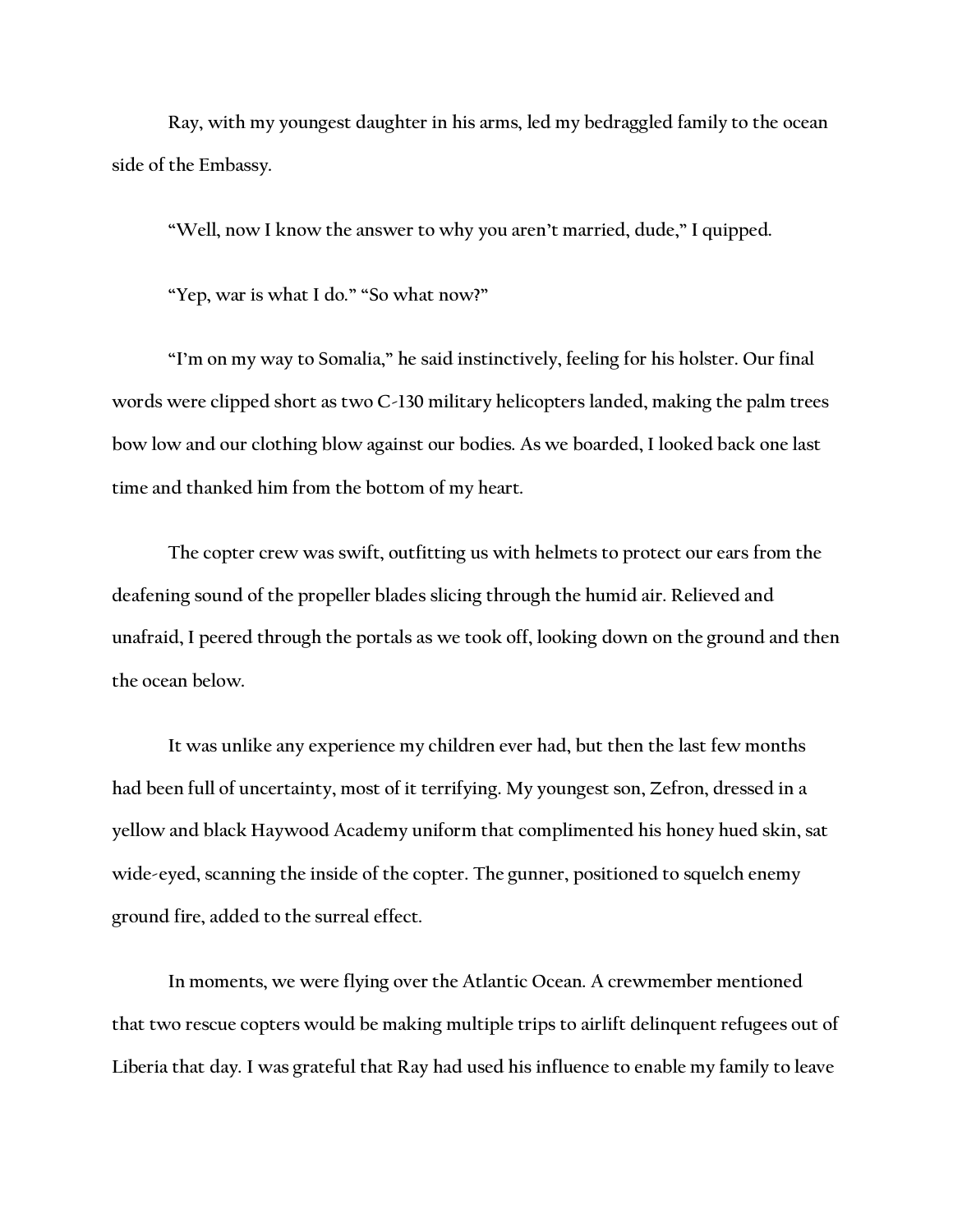**together since that was not always the case. A woman and her son were huddled across from me, he seemed like just a baby compared my children. The child gagged, then vomited, perhaps from motion sickness, but more than likely from fear; while my girls, EliTikvah and Zevah, sat poised. I could only wonder what they were thinking.** 

**This morning they had risen, like any other day, with the sun shining through their window of our cozy home on Chubor Road. Would that be the last time they slept in their beds in the place they had called home for so long? Where would we go from here? What was in store for our futures? War had changed us. War had changed everything.** 

**Occasionally one of my children would look around; anxiety in their dark brown eyes, and in the tense set of their young shoulders. "Are you all right, baby?" I would ask. They would nod and all would be fine until their next anxious moment.**

**Sitting in the copter, I bore the full burden of my decision to remain in Liberia when all other American citizens, including my eldest son, daughter, and granddaughter, had been evacuated two months prior. How had it come to this? Amidst the relief I felt for my family, I also harbored deep feelings of remorse and shame for leaving friends behind, including "Ma Seeton" who had been like a mother to me; my granddaughter"s father; my business partner; and Chris, who was so much like a son to me.** 

**""Several months earlier, Liberians listened by candlelight to a man describing the fate of their beloved country. Rumors abounded that a U.S. submarine was harbored off the coast of Liberia. The people hoped and prayed that America would intervene in the war and spare their country, colonized by free Blacks from America in 1821, from a Civil War that would catapult it backwards fifty years. However, trouble had erupted in the Middle**